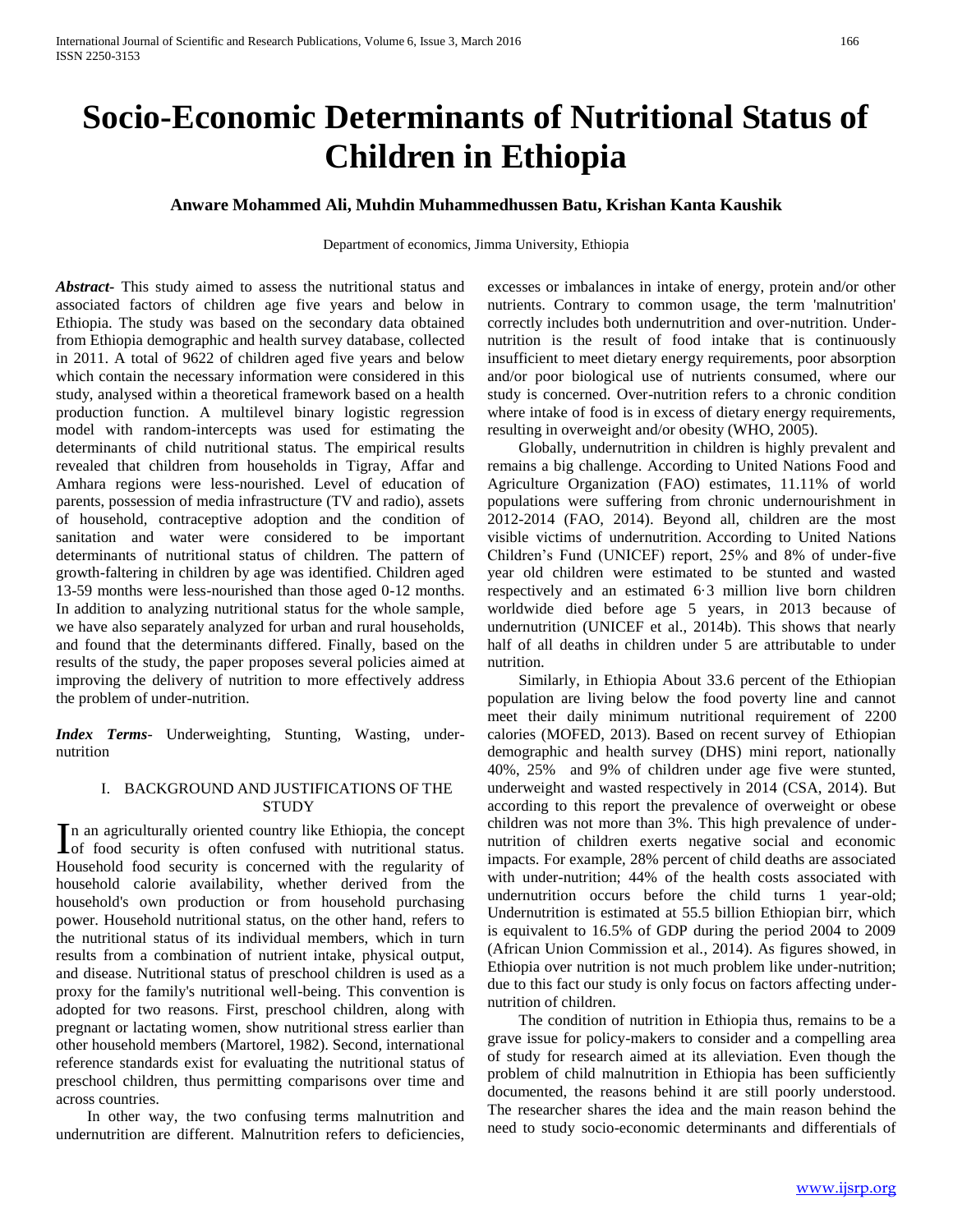nutritional status in Ethiopia is, so far, there are not money detailed studies conducted to explore socio-economic aspects of nutritional status in Ethiopia. While most studies on health and nutrition of both children and adults look into the effects of nutrient consumption and food availability, few studies focus on the relationship between nutritional status and non-nutritional factors, like educational attainment, availability of water and sanitation, etc. And among these already few studies that look into socioeconomic aspects, fewer still give emphasis to children's nutritional status. The studies done in country level (Girma et al., 2002; Alemu et al., 2011) ignore community and household heterogeneity effect on child undernutrition and they simply used logistic regression and linear model instead of multilevel logistic regression or multilevel linear mixed model. This study, therefore, aimed at examining the relationship between the socioeconomic factors and the nutritional status of

children and also aimed at using the findings as the basis for policy recommendations on nutrition interventions in Ethiopia by using multilevel logistic regression model.

## II. LITERATURE REVIEW: SOCIO-ECONOMIC DETERMINANTS OF NUTRITIONAL STATUS OF CHILDREN

 Various studies in different/same countries may find different results over the importance of the determinant factors behind children's nutrition. Estimates may differ depending on various factors including the nature of the data and estimating methodology. Most available studies concerned with the socioeconomic determinants of child health emphasize the effects on health of several constraints such as parental knowledge, physical resources, and government programs, along with nutritional intake. These studies were conducted in a variety of methods that range from simple analysis of descriptive statistics to more mathematical methods like reduced form equation estimation. Throughout the years, more sophisticated models and larger data sets were employed in order to better probe the causes of child malnutrition. Worth mentioning are the studies which analyzed data from developing countries, since determinants such as income and government programs bear greater importance in poorer countries than in developed ones (Behrman and Deolalikar 1987; Duflo 2000cited by Michael DA. and Ralph MM.(2003)).

 The economic status of a household where a child lives has been identified as one of the key determinants of child nutritional status. Using data from four regions of Brazil, Thomas et al. (1990b) attempted to estimate the impact of household characteristics on child height and survival. Applying the quasimaximum likelihood estimation techniques for the binomial model and instrumenting income by logarithm of household expenditure and including unearned income, its square and a set of month dummies, income appears to have no effect on child height in all four of the regions. Consistently, as food availability is one of household resources, both Alderman (1990) and Maxwell et al. (2000) in Ghana did not found it to be a significant factor; rather care and health were find to be important inputs. Moreover, Maxwell et al. (2000) did not find higher incomes leading to significantly improved care practices and behaviors. These studies contradicts the World Bank argument that malnutrition is a manifestation of poverty, i.e. that

an increase in income will increase expenditure on food, and subsequently the child's intake of nutrients. After estimating the reduced form food and nutrient relations, they did not reject the null hypothesis that elasticity was equal to zero, i.e. there was no significant change in food intake after an increase in income: the subject households tend to devote the increase in income to concerns other than food quantity. The paper therefore, highlights the importance of factors other than income that mediate the production of health, and stresses the need for education on health production and nutrient intake to accompany any such direct interventions on income.

 But in Ethiopia, most of the studies including Christiaensen and Alderman (2001); SCUK (2002), Woldemariam and Timotewos (2002); Yimer (2000); Tesfaye (2009); Bilisuma (2004); Alemu et al. (2011); Abay Asfaw (1995), and Silva (2005) has found household wealth/income as an important determinant of child nutritional/health status. According to SCUK (2002), for example, better off households have better access to food and higher cash incomes than poor households, allowing them a better quality diet, better access to medical care and more money to spend on essential non-food items such as schooling, clothing and hygiene products. The studies mentioned above proxy wealth/income in either one or the other of the following variables: housing quality, cattle and land ownership/rental, households' access to food, cash income/expenditure etc.

 Many studies were also intended to examine the relation between child health and parental characteristics. A study conducted by Kamiya (2011) in Lao used multilevel mixed linear model in order to estimate a health production function. The result showed that educational attainment of mothers did not exert any positive impact on childhood nutrition (height-for age, weight-for –age and weight-for height), contrary to numerous previous studies, when it was estimated together with education of fathers. But education of mother shows high in magnitude than father education and both are significant independently. Likewise, Michael DA. And Ralph MM. (2003) used an ordered probit regression yielding maximum likelihood estimates for the specified reduced form model of health. The results showed that years of schooling of parents have a significant impact on child nutritional status.

 Another study that used a health production function was that of Glewwe (1999 cited by Michael DA. and Ralph MM.(2003) ) which used evidence from Morocco and starts with the notion that mother's education is often found to be positively correlated with child health and nutrition in developing countries. As such, Glewwe proposed a health production function relating z-scores for child height-for-age to inputs such as father's schooling, mother's skills in literacy and numeracy, mother's health knowledge and household income. Using OLS, 2SLSand Community Fixed Effects (FE), and the author produced reduced form estimates of the determinants of child height and observed that mother's health knowledge is the most significant pathway through which mother's education raises child health. Similarly, Smith and Haddad (2000) on the title using logistic regression analysis showed that education of women has several positive effects on the quality of care rendered to children in developing countries since women are the main care takers of children.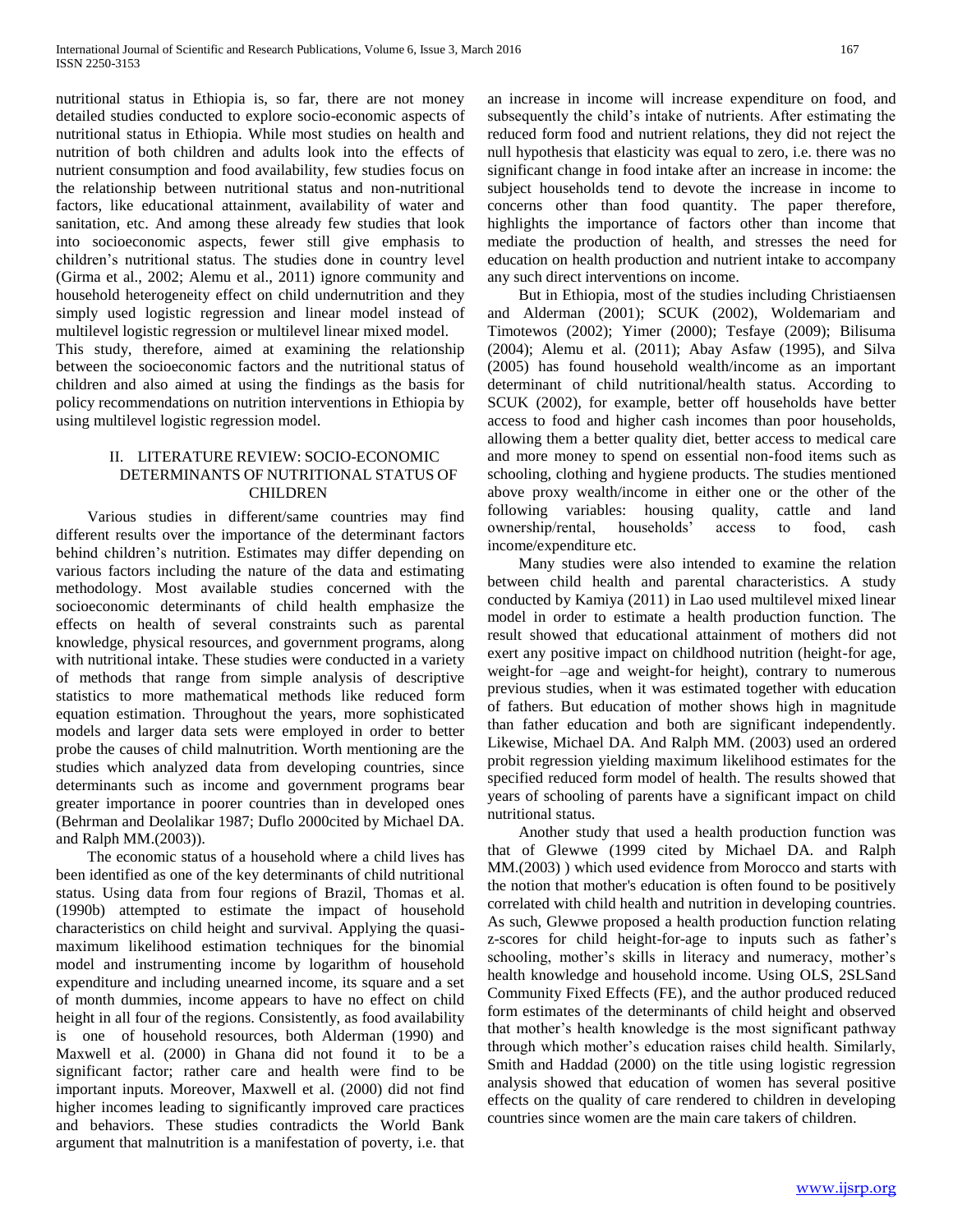In Ethiopia, few researches have been conducted based on health production function. For example, using household data from three consecutive welfare monitoring surveys of Ethiopia over the period 1996-1998, Christiaensen and Alderman (2001) found that both female and male adult (parental) education has a strong positive and statistically significant effect on the child's nutritional status, and the effect of female education is about twice as large as that of male education. This study also shows that maternal nutritional knowledge is key determinants of chronic child malnutrition in Ethiopia. The study used linear regression analysis to estimates health production function. Other studies also report similar results from female's education (Dejen, 2008; Woldemariam and Timotiows, 2002; Alemu et al., 2005b; Silva, 2005). For example, using district level data on children under age of 24 months, SCUK (2002) confirmed that children whose mothers attended school were less likely to be malnourished than the children of uneducated mothers. But the listed authors haven't used health production function and they simply estimate the socio-economic determinants with other factors together except SCUK (2002).

 Different literatures also showed that health access and health variables have significant impact on child malnutrition status. Kamiya (2011) in Lao showed that distance to health services, coverage of vitamin A supplementation and the bednet was associated with weight-for-age. All the variables reflecting sanitation and water, the prevalence of childhood diarrhea had a negative impact on height-for-age, the latrine coverage positively correlated with height-for-age, and households' average time to get water had negative impacts on weight-for-age and weightfor-height. Kesitegile (1994) showed presence of latrine and sanitation has positive correlation with child underweighting in Bostwana by using logistic regression analysis. Girma et al. (2002); Alemu et al. (2011) used logistic regression for urban and rural Ethiopia separately and showed presence of diarrhea, toilet access and water safety have a significant correlation with child stunting. Sex difference in nutrition was also observed from previous surveys and research findings. A number of studies in regions of Africa for example, MoFED, 2013; Sahn Stifel, 2003; Christiaensen and Alderman, 2001, suggest that rates of malnutrition among boys are consistently higher than among girls.

 Household size is also important in the analysis of child nutritional and health status for it has direct implications on household resources. Senauer and Garcia (1991) using household survey data Philippines found that household size have a significant positive impact on height of children. The authors argue that this could be because household full income is a function of wage rates and the number of economically active family members, and thus, this variable may be reflecting a full income effect. The author used linear regression model in order to estimate the health production function.

 In general, previous studies found that interventions which seek to alter single factors in the environment, such as food intake alone or the health environment alone; bring about insignificant improvement in children's development or chances of survival as Payne (1992) was underlined. So that, with the existing complexity of methods being employed over the years in order to determine the causes of child malnutrition in developing countries, this paper sees it fit to follow after the recent studies

on the determinants of child health by using anthropometric data, involving a range of socioeconomic variables like gender, household wealth index , parental education, environment endowments, presence of safe water and sanitation, health facilities, and finally, situating the analysis within the framework of a health production function.

## III. METHODOLOGY OF THE STUDY

 The dataset used for the study was from the Ethiopia DHS, collected in 201. It includes demographic, socioeconomic and health information from nationally representative sample in Ethiopia. The sample domains in 9 regions (Tigray, Afar, Amhara, Oromiya, Somali, Benishangul-Gumuz, Southern Nations Nationalities and peoples (SNNP), Gambela and Harari), and the two city administration areas (Addis Ababa and Dire Dawa). A representative probability sample of 14,645 households was selected for the 2011 Ethiopian DHS survey. The sample was selected in two stages. In the first stage, 540 clusters were selected from a list of enumeration areas from the 1994 Population Census. In the second stage, a complete listing of households was carried out in each selected cluster. Between 27 and 32 households from each cluster were then systematically selected for participation in the survey. Finally, 13,721 households comprising 67,556 members (including10481) were successfully interviewed. Because we are only interested nutritional status of children aged five and below, we only considered a total of 9622 out of 10481 children age 5 years and below which have the necessary full information for this study and those whose information didn't register properly were ignored from the analysis.

 To estimate the determinants of nutritional status of children, the study applied a reduced form equation derived from the standard Beckerian household utility function of consumer demand (Becker, 1981) and Grossman's health production function (Grossman, 1972). Nutritional data collected as a part of the Demographic and Health survey program (DHS) are clustered at the community, and household level. The malnutrition risks of children from the same cluster tend to be more alike than the risk of children chosen at random from whole population. Thus, multilevel binary logistic regression model was particularly applied considering heterogeneities at both household and community levels (McCullagh, P. and Nelder, J., 1989)

 This might result from the fact that the nutritional status of children born to the same community is not independent because of unobserved community characteristics, such as local climate, infectious diseases, and food availability, may affect children's nutrition. Similarly, children from the same family share similar genetic factors. Therefore, the usual assumptions of independence between event times may not be valid. As a result, analyses that fail to account for the associations of nutritional status are more likely to under estimate the variance of parameters.

 In this study, a height and weight measurement of children, taking age into consideration, was converted into Z-scores based on the National Center for Health Statistics (NCHS) reference population recommended by the World Health Organization (WHO, 2002). Thus, those below -2 standard deviations of the NCHS median reference for height-for-age, weight-for-age and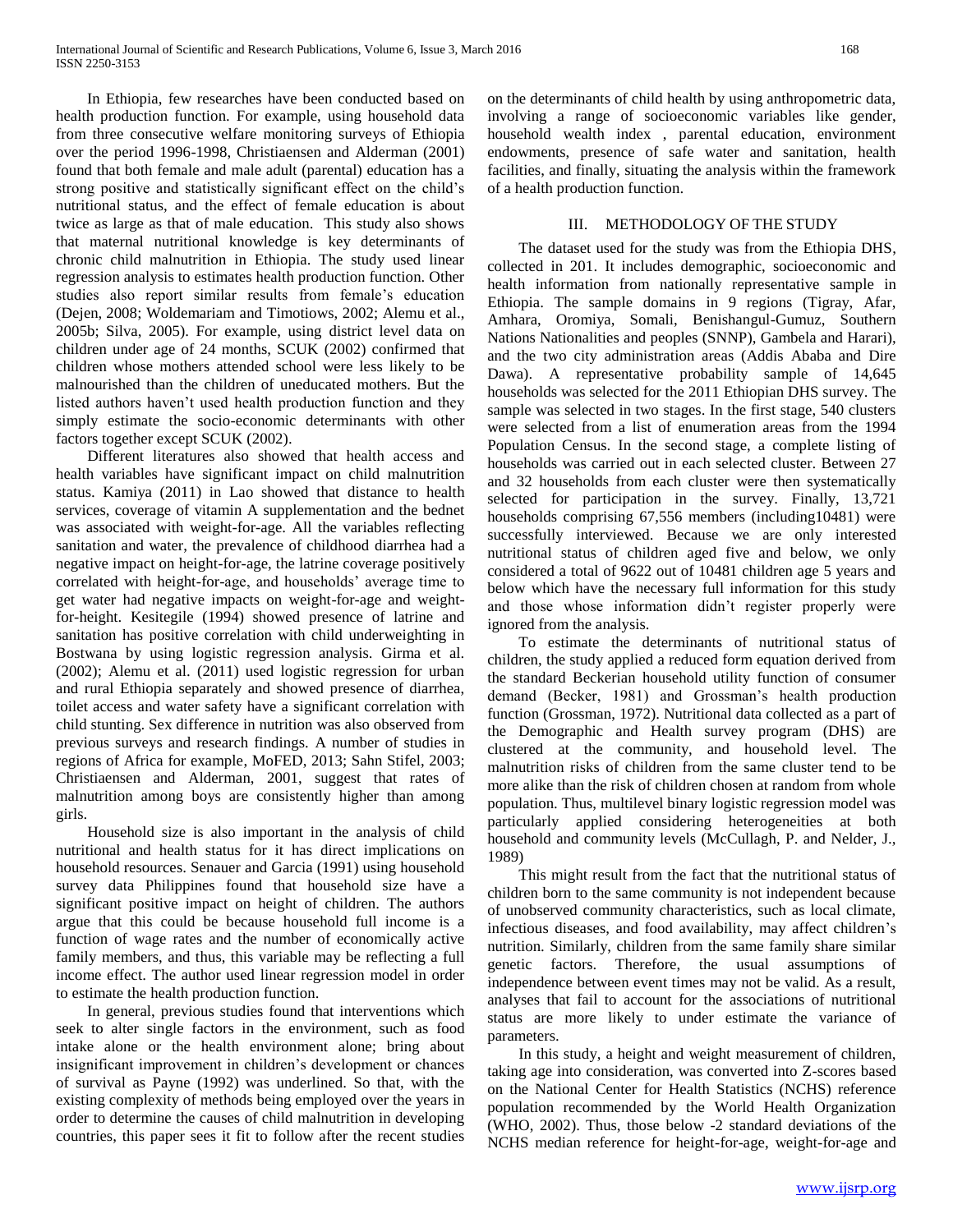weight-for-height are defined as stunted, underweighted, and wasted, respectively. All the three indicators are used to describe the level of child malnutrition/health problem.

 The dependent variable is dichotomous and clustered at community and household level multilevel binary logistic regression with random effect is used to identify the socioeconomic and demographic determinants of nutritional status of children. We thus, employed an econometric analysis involving discrete choice variables, the possible outcomes being that the child is (1) undernourished (mildly, moderately or severely), (2) not under nourished (normal or over nourished). Consequently, the model was expressed as:

$$
\log it(\pi_{ijk}) = \log \left( \frac{\pi(Y_{ijk} = 1 / X_{ijk})}{1 - \pi(Y_{ijk} = 1 / X_{ijk})} \right) = \beta_0 + \beta_1 X_{ijk}
$$
  
+ U<sub>j</sub> + U<sub>k</sub>, 0 \le \pi \le 1

Where  $\pi(Y_{ijk} = 1/X_{ijk})$  is the probability of child i born to mother j in community k is undernourished given child's characteristics  $X_{ijk}$ ;  $U_{j}$  and  $U_{k}$  refers to an unobserved mother specific and community specific random effect; *Xijk* is a vector of covariates at the child, household and community levels.

 $\beta \varepsilon R^{k}$ ,  $\beta = (\beta_0, \beta_1, ..., \beta_k)^T$ ,  $\beta$  is a vector of unknown logistic regression coefficients. Where:

 **Dependent Variable:** Nutrition status is in a binary nature given as (undernutrition=1) or (not undernutrition=0) for the three measure of nutrition (stunted, underweighted, and wasted).

Independent variable, *Xijk* ;

-Residence of households (residence), discrete variable.

-Region of residence(region), discrete variable.

-Religion of Households.

- Age of household head (Hhage), continues variable.
- -Household size (hhsize), continues variable.

- Sex of household head (hhsex), discrete variable.

- -Marital status (martst), discrete variable.
- Child sex discrete variable.
- -Child age, discrete variable.
- -Mothers' education level (edcnm), discrete variable.
- Father education (fthredcn), discrete variable.
- Household wealth status (wealth), discrete variable.
- -Toilet access (toilet), discrete variable.
- Water status (water), discrete variable.
- Electric access (electric), discrete variable.
- Distance to health Services (disthlth), discrete variable.
- Health access (healthacce), discrete variable.
- Use contraceptive, discrete variable.
- Distance to health Services, discrete variables.
- -Possession of recent diarrhea, discrete variables.
- Possession of recent fever, discrete variables.
- -Possession of recent cough, discrete variables.
- Totally, 21 variables were used as independent variable.

### IV. DATA ANALYSIS AND DISCUSSION

### **a. Socio-Economic features of respondents**

 About 89% of households' heads were male, who were also typically the fathers of the children. Muslim households account 47.84% and orthodox, catholic and protestant accounts 31.52%, 0.94% and 19.70% respectively. Most (88.18%) of respondents were married. Out of the total respondents 83.99% were taken from rural part of Ethiopia and the remaining 16.11% were from urban areas. The sample were obtained from all 9 regions and 2 administrative cities of Ethiopia.

**Table 1: Demographic Features of Respondent (n =9622).**

| Demographic features  | In percentages |
|-----------------------|----------------|
| Marital Status        |                |
| Married               | 88.18%         |
| Separated             | 11.82%         |
| Religion              |                |
| Muslim                | 47.84%         |
| Orthodox              | 31.52%         |
| Protestant            | 19.70%         |
| Others                | 0.94%          |
| Sex of household head |                |
| Male                  | 81.94%         |
| Female                | 18.06%         |
| Region                |                |
| Amhara                | 11.07%         |
| Harari                | 5.31%          |
| Somali                | 7.91%          |
| Benishangul-Gumuz     | 8.66%          |
| Oromia                | 15.72%         |
| <b>SNNP</b>           | 14.24%         |
| Affar                 | 9.43%          |
| Addis Ababa           | 3.35%          |
| Dire Dawa             | 6.10%          |
| Tigray                | 11.16%         |
| Gambela               | 7.14%          |
| Residence             |                |
| Rural                 | 84%            |
| Urban                 | 16%            |
| Total                 | 100%           |
|                       |                |

Source: Ethiopian Demographic and Health survey database (CSA, 2011).

 More than half of (51.63%) of the sampled children is taken from four regions i.e., Oromia (15.2%), Southern nation and nationalities (14.2%), Amhara (11.07%) and Tigre (11.16%). The minimum sample of children is taken from Addis Ababa (3.35%) and Harari (5.31%).

 The average age of household and average family size is 37 years and 5.69 per household respectively. The mean ages of children were 29.48 with a range of 59 months.

Table 2: Summary of age and family size (n =9622).

| <b>Demographic Features</b> | <b>Mean</b>       |
|-----------------------------|-------------------|
| Age of household head       | 37                |
| Family size per household   | 5.69              |
| Ages of children in month   | $29.48 \pm 17.21$ |

Source: Ethiopian Demographic and Health survey database (CSA, 2011).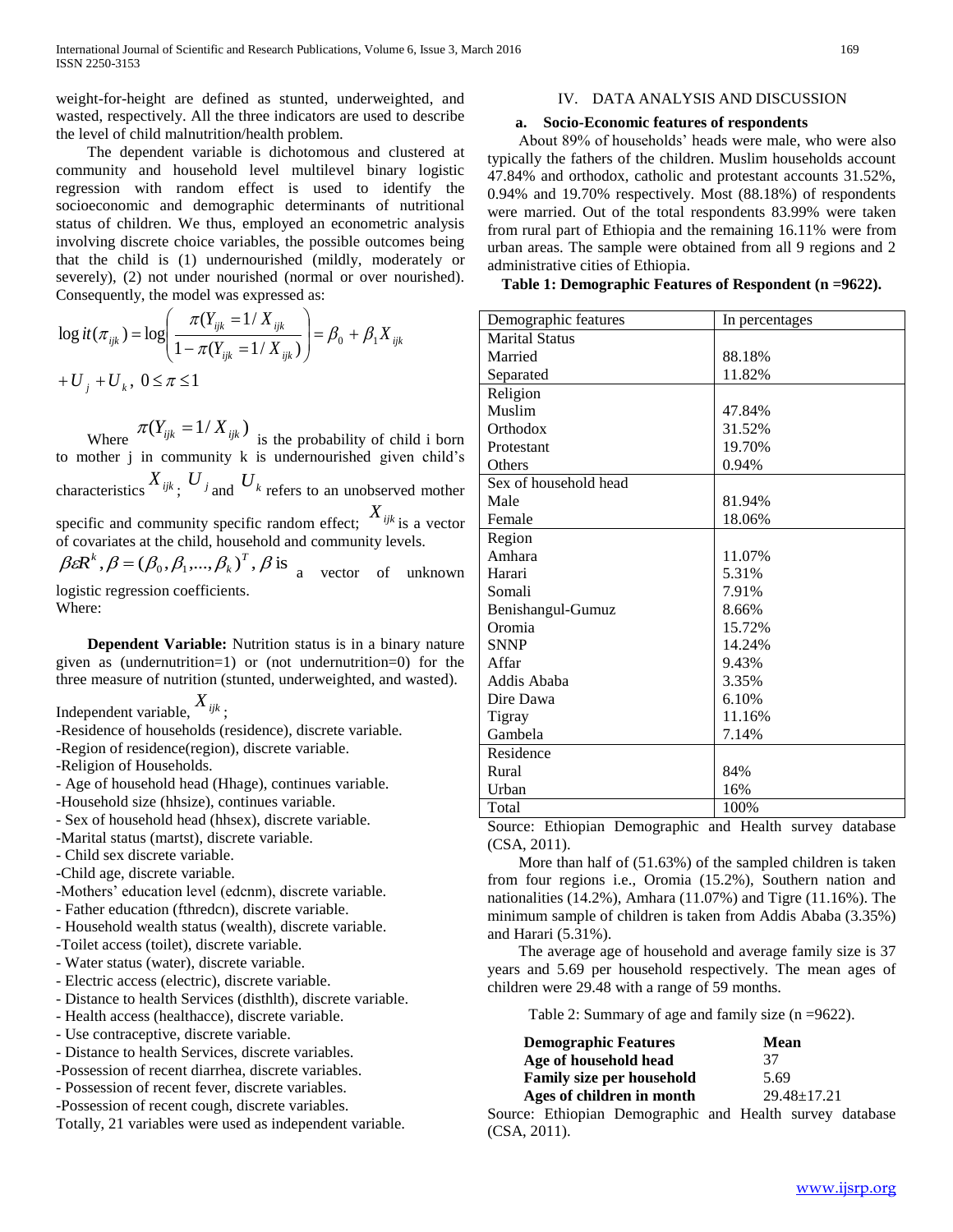The wealth index used in this survey is a measure that has been used in many DHS and other country level surveys. It serves as an indicator of level of wealth that is consistent with expenditure and income measures (Rutstein, 1999). Households were categorized based on their wealth index status. Around 34% of the total households were rich and the rest 49.36% and 16.56% of the households under study were categorized as poor and middle respectively.

Table 3: Household economic characteristics (n =9622).

| <b>Demographic Features</b>      | <b>Mean</b>       |  |
|----------------------------------|-------------------|--|
| Age of household head            | 37                |  |
| <b>Family size per household</b> | 5.69              |  |
| Ages of children in month        | $29.48 \pm 17.21$ |  |
|                                  |                   |  |

Source: Ethiopian Demographic and Health survey database (CSA, 2011).

 Availability of safe source of drinking water, sanitation facilities, and electric power access and health services expected to influence children nutritional status. About 47.65%, of households had either a flush or pit latrine while 17.24% had a safe source of drinking water (which includes tap water and protected wells/ springs). About 17.24% of households had electric power access at their home. Distance to public health facilities was used as an indicator of access to public health. Almost one quarter (74.48 %) of the households said that distance from public health services were their big problem.

Table 4: Households access to sanitation and health abd other public services (n=9622).

Table 4: Household access to sanitation, health and other public services (n=9622.)

| <b>Variables</b>          | In Percentage |
|---------------------------|---------------|
| <b>Toilet access</b>      |               |
| Yes                       | 47.65%        |
| No                        | 52.35%        |
| Water status              |               |
| Safe                      | 36.77%        |
| Unsafe                    | 63.23%        |
| <b>Electric access</b>    |               |
| <b>Yes</b>                | 17.24%        |
| N <sub>0</sub>            | 82.76%        |
| <b>Distance to health</b> |               |
| Not big problem           | 25.51%        |
| <b>Big problem</b>        | 74.49%        |
| <b>Health access</b>      |               |
| Yes                       | 0.47%         |
| No                        | 99.53%        |
| Total                     | 100%          |

Source: Ethiopian Demographic and Health survey database (CSA, 2011).

 Ownership of radio and TV, which may be used as an indicator of access to communication infrastructure and may be expected to facilitate the acquisition of nutritional information and could influence the nutritional status of children. Only 37.05% which is less than half of the total households have radio access. Similarly, very few (9.32%) of the households had television.

Table 5: Households access to communication infrastructure  $(n=9622)$ .

| <b>Variables</b>         | <b>In Percentage</b> |
|--------------------------|----------------------|
| <b>Radio access</b>      |                      |
| <b>Yes</b>               | 37.05                |
| No.                      | 62.95%               |
| <b>Television access</b> |                      |
| <b>Yes</b>               | 9.32%                |
| No.                      | 90.68%               |
| <b>Total</b>             | 100%                 |

Source: Ethiopian Demographic and Health survey database (CSA, 2011).

 Of the total sample 15.65% and 19.95% had diarrhea and fever in the two weeks period before the survey respectively. Similarly, 20.62 % of children had cough in the same period.

Table 6: Child recent health characteristics (n=9622).

| <b>Variables</b>             | <b>Percentage</b> |  |  |  |
|------------------------------|-------------------|--|--|--|
| <b>Had diarrhea recently</b> |                   |  |  |  |
| <b>Yes</b>                   | 15.65%            |  |  |  |
| No                           | 84.35%            |  |  |  |
| <b>Had fever recently</b>    |                   |  |  |  |
| Yes                          | 19.95%            |  |  |  |
| N <sub>0</sub>               | 80.05%            |  |  |  |
| <b>Had cough recently</b>    |                   |  |  |  |
| Yes                          | 20.62%            |  |  |  |
| N <sub>0</sub>               | 79.38%            |  |  |  |
| <b>Total</b>                 | 100%              |  |  |  |

Source: Ethiopian Demographic and Health survey database (CSA, 2011).

 To assess the nutritional status of children, three anthropometric z-scores based on the World Health Organization/Centers for Disease Control and Prevention/National Center for Health Statistics references were used (WHO, 2002). Height-for-age z-score is a longer term index which represents linear growth of a child. It gives information about chronic undernutrition or 'stunting' which reflects the accumulation of past outcomes. Weight-for-age z-score is an index of both acute and chronic undernutrition which provides information about 'underweight'. Weight-for-height z-score is a shorter-time index which indicates acute undernutrition or 'wasting'. Wasting is usually caused by a recent nutritional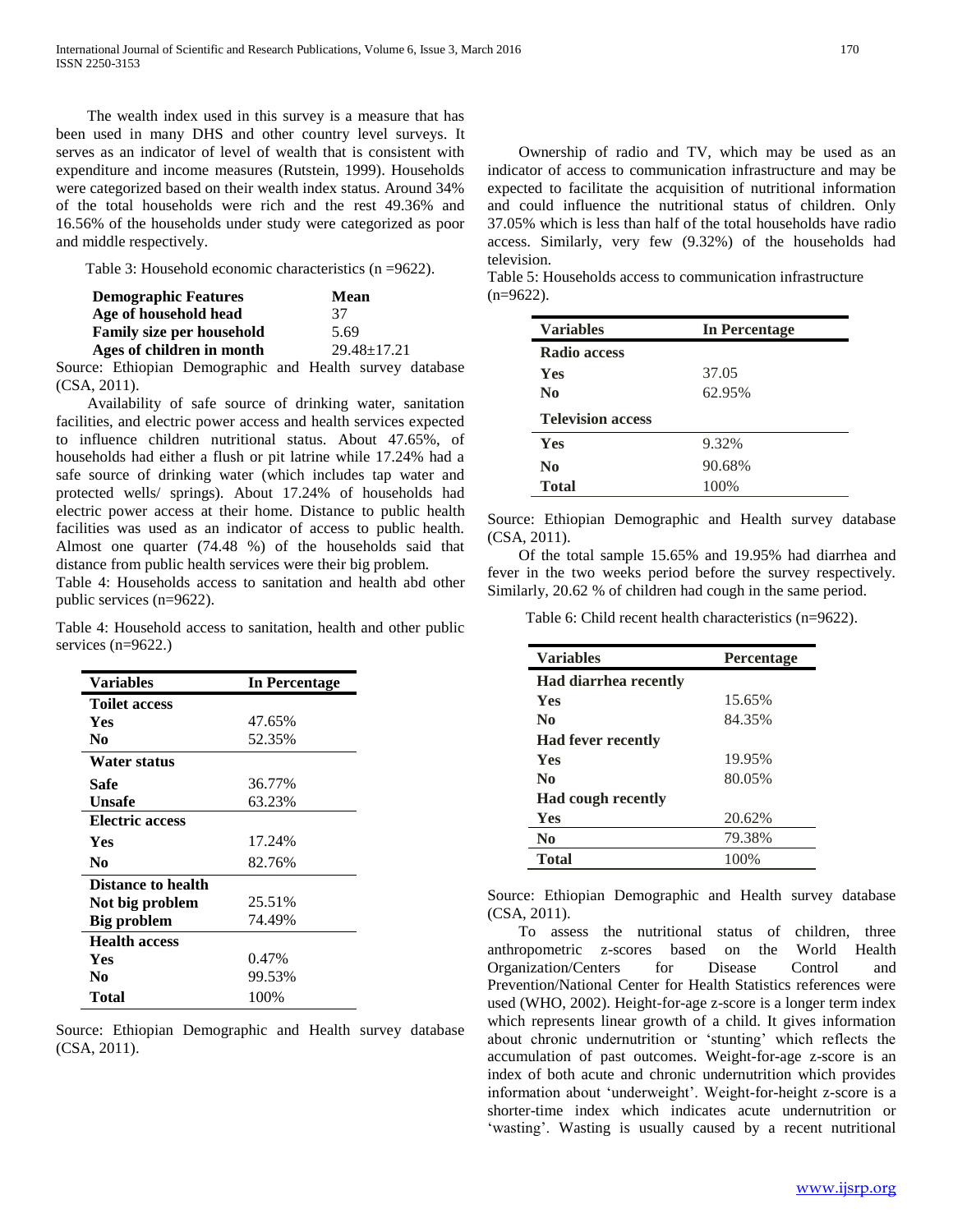deficiency and may manifest significant seasonal variations according to changes in the availability of food or prevalence of disease. A child whose height-for-age, weight-for-age, or weightfor-height is more than 2 standard deviations below the median of the reference population is classified as moderately or severely stunted, underweight, and wasted respectively.

Table 7 and Figure 1 below show the prevalence of undernutrition among the sample children aged 0-59 months, measured by z-scores. There are large variations in childhood undernutrition across age-groups, child residence, and regions.

| <b>Prevalence of undernutrition</b> | <b>Nutritional status</b> |         |        |  |  |
|-------------------------------------|---------------------------|---------|--------|--|--|
|                                     | underweight               | stunted | wasted |  |  |
| Sex of Child (%)                    |                           |         |        |  |  |
| Male                                | 36.12                     | 38.01   | 11.04  |  |  |
| Female                              | 34.44                     | 36.01   | 9.29   |  |  |
| Residence (%)                       |                           |         |        |  |  |
| Urban                               | 20.26                     | 21.23   | 7.21   |  |  |
| <b>Rural</b>                        | 38.21                     | 40.04   | 10.75  |  |  |
| Age (Months) (%)                    |                           |         |        |  |  |
| $0 - 12$                            | 16.02                     | 11.75   | 9.44   |  |  |
| 13-24                               | 43.42                     | 42.80   | 18.54  |  |  |
| 25-36                               | 44.69                     | 43.18   | 9.11   |  |  |
| 36-59                               | 37.66                     | 45.38   | 7.27   |  |  |
| <b>Total</b>                        | 35.34                     | 37.03   | 10.18  |  |  |

Table 7: Prevalence of undernutrition among children aged 0-59 months in Ethiopia.

 There were no significant variations in childhood nutritional status between male and female children in all 3 measures. In all 3 cases the percentage of male children is slightly higher than percentage of undernutrition females. But, there were large variations across residence and child age. Most of rural children are more undernourished than urban children. Percent of underweight and stunted children in rural is almost two times urban children. The percentage of underweight children increased from 0-12 months of age up to 25-36 and then declined at 37-59 months of age. Percentage of stunted children was strictly increased with increased child age. In contrast, with increasing age of child, percentage of wasted children became decreased.

 Figure 1 presents the percentage of undernutrition (underweight, stunted and wasted), across 9 regions and 2 administrative cities (DireDawa and Addis Ababa) of Ethiopia in 2011. It was confirmed that there was a large gap in the nutritional status of children between the best and the worst communities for each of the z-scores. For instance, the percent of underweight and stunting varied from 9.32% and 15.22% (Addis Ababa) in the best to 46.38% and 46.99% (in Affar and Tigray respectively) in the worst community. The wide variations of undernutrition among communities imply that there are large heterogeneities at the community level to affect the nutritional status of children.



Note: BG is Benishangul-Gumuz; SNN is southern Nations and Nationalities; AA is Addis Ababa, DD is Dire Dawa.\* indicates it is based on WHO (2002) definition.

Figure 1: Prevalence of undernutrition among children aged 0-59 months across regions of Ethiopia, 2011.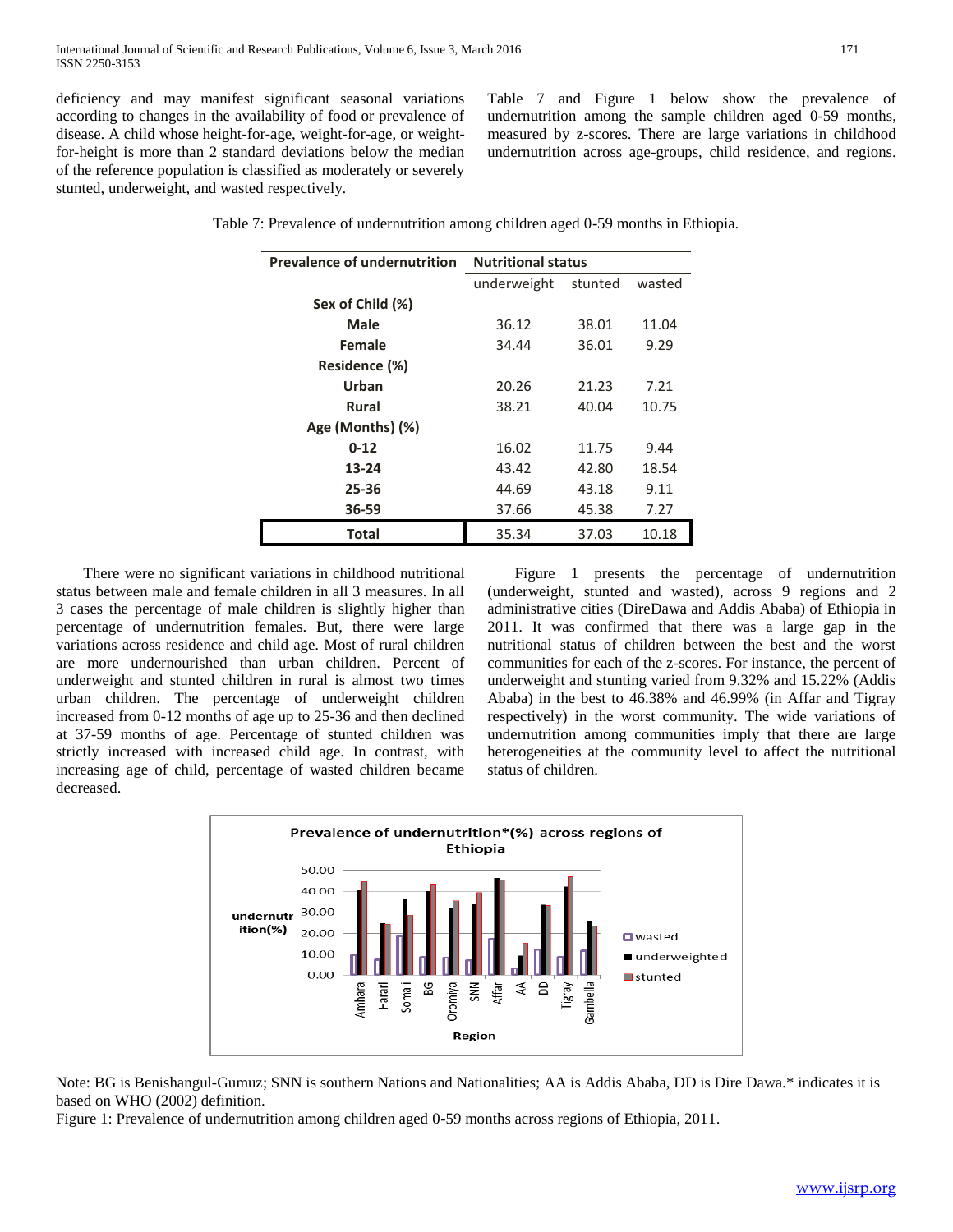#### **a. Socio-economic determinants of nutritional status of children.**

 Nutritional status of children (underweight, stunting and wasting) was regressed against various explanatory variables, in order to identify determinants of nutritional status of children in Ethiopia. Before fitting the multivariable model we fitted first the bi-variable logistic regression. Accordingly, predictors which have a p-value greater than 20% were rejected from the multivariable model. After fitting the multivariable model we select a variable by using stepwise selection method and the final model goodness-of-fit checked through Hosmer and Lemeshow test (Hosmer, D. W. and Lemeshow, S., 1989) and it fits well.

 Table 7 presents the odds ratio and p values for children aged 0-59 months for the three measure of nutritional status based on anthropometric z-scores. In the estimation, a multilevel logistic regression model with random-intercepts expressed in equation [1] was performed using Stata 12. As to the choice of model, the results of likelihood-ratio (LR) tests  $(\chi^2)$ : LR test Vs logistic regression) suggest that a multilevel logistic regression model with random-intercepts is preferable to an ordinary logistic regression model with fixed-intercept in the estimation for the 2measure of nutrition (p≤0.001 for underweight, stunting). But communities and household level heterogeneities were not significant for wasting. Because of this, there is no difference between multilevel logistic regression model with random-intercepts and an ordinary logistic regression model in estimation of factors of children wasting. Looking at the results of child's characteristics, there was no significant difference between male and female children to be underweight. But there was a significant difference for the child for being stunted and wasted. Being female has 9.13% and 16.05 % less risk to be stunted and wasted. As expected, the age of the child was significantly associated with undernutrition as measured by all the three cases. Children aged 13-59 months were much more undernourished than those aged less than 13 months (p<0.01).Noticeably, the size of an estimated odd ratio suggests that the odds of stunting kept rising throughout all the agebracket until 36-59 months of age. In contrast, the odds of underweight increased up to 13-24 months and 24-35 months of age respectively and decreased thereafter. In other way, the odds of wasting increased up to 13-24 months and leveled off thereafter. Like in urban children rural children undernutrition is affected by child ages and the extent is high in rural than urban based on the separate rural and urban model estimates.

 Though the bivariate analysis showed significant urbanrural differentials in under nutrition, this difference disappears in the multivariate model. This was the same as Girma et al. (2002) and Alemu et al. (2005). This result may happen because of that in the presence of important socioeconomic variables area of residence alone is not a predictor of nutritional status of children. However it should be noted that these socioeconomic variables are manifested differently in the urban and rural areas. In response of this, we fitted multivariable logistic regression model for urban and rural community separately. Children from Addis Ababa, Harari, Somali and Gambellawere less underweight and stunted than the reference (Amhara) region. Children from Somali, Affar and Dire Dawa had higher chance to be wasted than the reference population (Amhara region). Children from those regions have 2.0297, 1.848, and 1.5476

times risk to be wasted than children from Amhara region respectively. Based on our finding Tigray, Amhara and Benishangul-Gumuz regions show high risk of underweighting and stunting. The observed higher risk of undernutrition in Tigray, Amhara and Benishangul-Gumuz regions may be due to differences in economic levels, and cultural and dietary practices. Earlier surveys have also shown a very high prevalence of stunting in these regions (CSA, 1998; CSA, 2007). These regions were the peaked food poverty observed regions (MOFED, 2013). This result also agreed with the study done by Girma et al. (2002). Kamiya (2011) in Lao has found also a significant variation in nutritional status of children in central, northern and southern regions.

 Educational attainments of mothers did not exert positive impact on childhood nutrition, when it was estimated together with education of fathers. It is inconsistent with the study done in Lao by Kamiya (2011).On the other hand, both primary and secondary schooling of fathers positively correlated with children's nutritional status in the three measurements. The insignificance of mother's educational effect might be caused by the correlation between education of mothers and education of fathers. To scrutinize this point, a correlation coefficient was first calculated between the categorical variables of education of mothers and education of fathers. Correlation was high for mother education and father education (0.255). By using stepwise model selection method schooling of father dropped from the model. Educational attainment of mothers had stronger and broader effect on children's nutrition. The odds of being underweighted and stunted reduced with better formal education of mothers. But it had insignificant and negative impact on child to be wasted. Kamiya (2011) in Lao showed that formal educations of mothers have impact on all three measures (underweight, stunting and wasting) unlike our result. Smallscale studies in Ethiopia have also shown the importance of maternal education to child nutrition (Kandala, et al. 2007; Khalid, 2006; Mohammed, 2008; Genebo et al., 1999; and Yimer, 2000). Studies done in the case of Ethiopian households by Alemu et al.(2012); Tesfaye(2009) and Sentayehu (1994) found that formal education of mothers did exert positive impact on childhood nutrition, when it was estimated together with education of fathers. When we fitted a separate model for urban and rural communities separately, fathers' formal education became more powerful predictor than mother education in rural communities of Ethiopia. So that in rural when father formal education is improved; it leads to improvement in nutritional status of children.

We also find that there a significant and negative association between wealth index and undernutrition (underweighting and wasting) at 5% level of significance and stunting at 10% level of significance. When we analyze the urban and rural communities separately, the association was significance for urban areas, but the association was insignificant in rural areas. This result coincides with the findings of Girma et al. (2002) and Alemu et al. (2011).This insignificancy may partly be because that nature of the wealth index we used for this study is more sensitive to urban wealth indicator than rural ones.

 All the variables reflecting sanitation and water exerted the expected results. The prevalence of childhood diarrhoea had a negative impact on underweighting, stunting and wasting.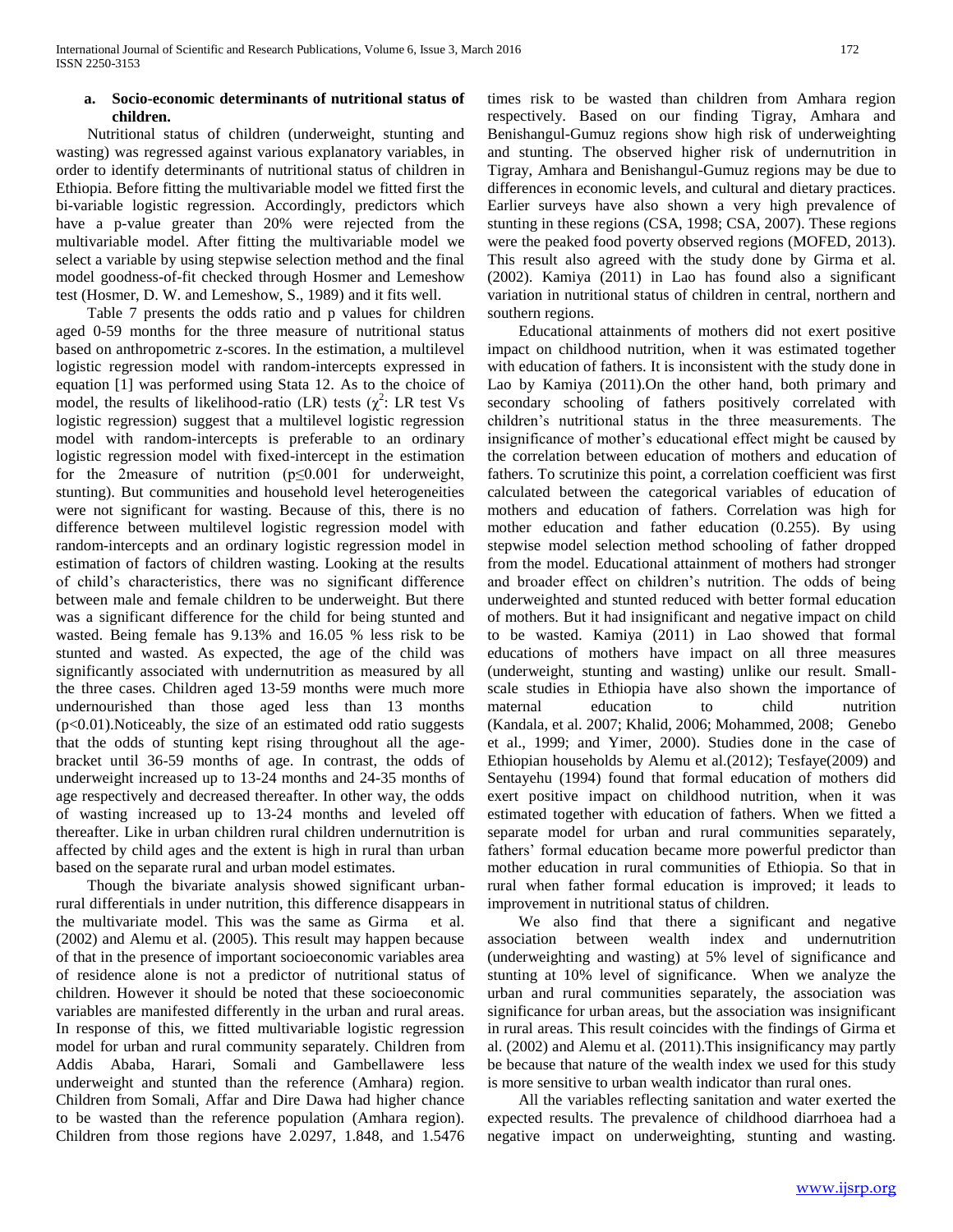Latrine coverage negatively and significantly correlated with only underweighting. Toilet access has also a significant contribution for reduction of wasting at 10% level of significance. The odd of being stunted is higher for those households have no toilet service than have toilet even if the effect is insignificant at 5% and10% level of significance. Though the bivariate analysis showed a positive association between children stunting and the availability of safe drinking water, the significance of this variable disappear in the multivariate model. Since water and sanitation are not only environmental measures but may also be proxies for economic status, in the multivariate model there were more direct measures such as education and wealth index that may override these less precise measures which are in line with the findings of Alemu et al. (2011); Kandala et al.(2001) and Woldemariam & Timotiows (2002).Unlike our study Kamiya (2011) in Lao found that households' average time to get water had negative impacts on weight-for-age and weight-for-height. Possession of electric power has a significant and positive correlation with underweighting of children, which was the expected result. But it has insignificant contribution for reduction of underweighting of rural children, when we fitted a separate model. But it showed more pronounced estimates for urban children for estimation of underweighting.

 The coverage of television, which represented the communication infrastructure providing information about child

health improvement, was statistically significant for all 3 measures of nutritional status. The results also suggest that ownership of television has a significant negative effect on underweighting, stunting and wasting of children. The effect is also significant and negative for separate analysis of urban and rural children. This result is in contradiction with the study done by Alemu et al. (2011). Their result shows that ownership of television has positive effect on nutritional status of urban and opposite result for rural. This may happen because today households who use television in urban and rural are increased. For example in our sample 764 and 776 households in urban and rural own television, but in the previous research of Alemu etal. (2012) only one individual had television in rural. Our finding is also in contradiction with the study done by Kamiya (2011) in Lao. And possession of radio has a significant contribution in reduction of underweighting and stunting at 5% and 10% level of significance. But it has insignificant and negative correlation with wasting.

 The variables representing the local health systems exhibited some complex results. Contrary to the expectation, the proportion of vaccinated children per community exhibited a significant positive impact on stunting. It might be caused by the opposite causality, i.e. children who were stunted were more likely to seek vaccination than non-stunted. The effect is positive in underweighting also even if the correlation is significance but positive and insignificance for

| <b>Variables</b>           | Underweight   |         | <b>Stunting</b> |         | <b>Wasting</b> |         |
|----------------------------|---------------|---------|-----------------|---------|----------------|---------|
|                            | Odds<br>Ratio | p-value | Odds<br>Ratio   | p-value | Odds<br>Ratio  | p-value |
| <b>Child age</b>           |               |         |                 |         |                |         |
| $0 - 12$ †                 |               |         |                 |         |                |         |
| 13-24                      | 4.8751        | 0.000   | 6.6136          | 0.000   | 2.2899         | 0.000   |
| $25 - 36$                  | 5.3474        | 0.000   | 6.8525          | 0.000   | .96198         | 0.733   |
| 36-59                      | 3.9153        | 0.000   | 7.5632          | 0.000   | .81199         | 0.041   |
| <b>Child sex</b>           |               |         |                 |         |                |         |
| <b>Female</b>              | .9296         | 0.136   | .9087           | 0.047   | .8395          | 0.014   |
| No†                        |               |         |                 |         |                |         |
| <b>Wealth index score</b>  |               |         |                 |         |                |         |
| Poor                       | 1.2140        | 0.015   | 1.1457          | 0.081   | 1.2217         | 0.100   |
| <b>Middle</b>              | 1.0584        | 0.510   | 1.0565          | 0.512   | 1.3074         | 0.040   |
| <b>Rich</b> †              |               |         |                 |         |                |         |
| <b>Education of mother</b> |               |         |                 |         |                |         |
| No education               | 4.1189        | 0.000   | 2.4447          | 0.002   | 1.3978         | 0.453   |
| Primary                    | 3.6413        | 0.000   | 2.2936          | 0.004   | 1.2651         | 0.598   |
| <b>Secondary</b>           | 2.8435        | 0.009   | 1.9134          | 0.046   | .8738          | 0.793   |
| Higher†                    |               |         |                 |         |                |         |
| <b>Residence</b>           |               |         |                 |         |                |         |
| <b>Rural</b>               | 1.0663        | 0.571   | 1.2352          | 0.054   | .8988          | 0.495   |
| Urban <sup>†</sup>         |               |         |                 |         |                |         |
| Contraceptive use          |               |         |                 |         |                |         |
| N <sub>0</sub>             | 1.2488        | 0.000   | 1.2126          | 0.001   | 1.0900         | 0.345   |
| Yes†                       |               |         |                 |         |                |         |
| <b>Electric access</b>     |               |         |                 |         |                |         |
|                            |               |         |                 |         |                |         |

**Table 7: Multilevel mixed effect logistic regression model estimates.**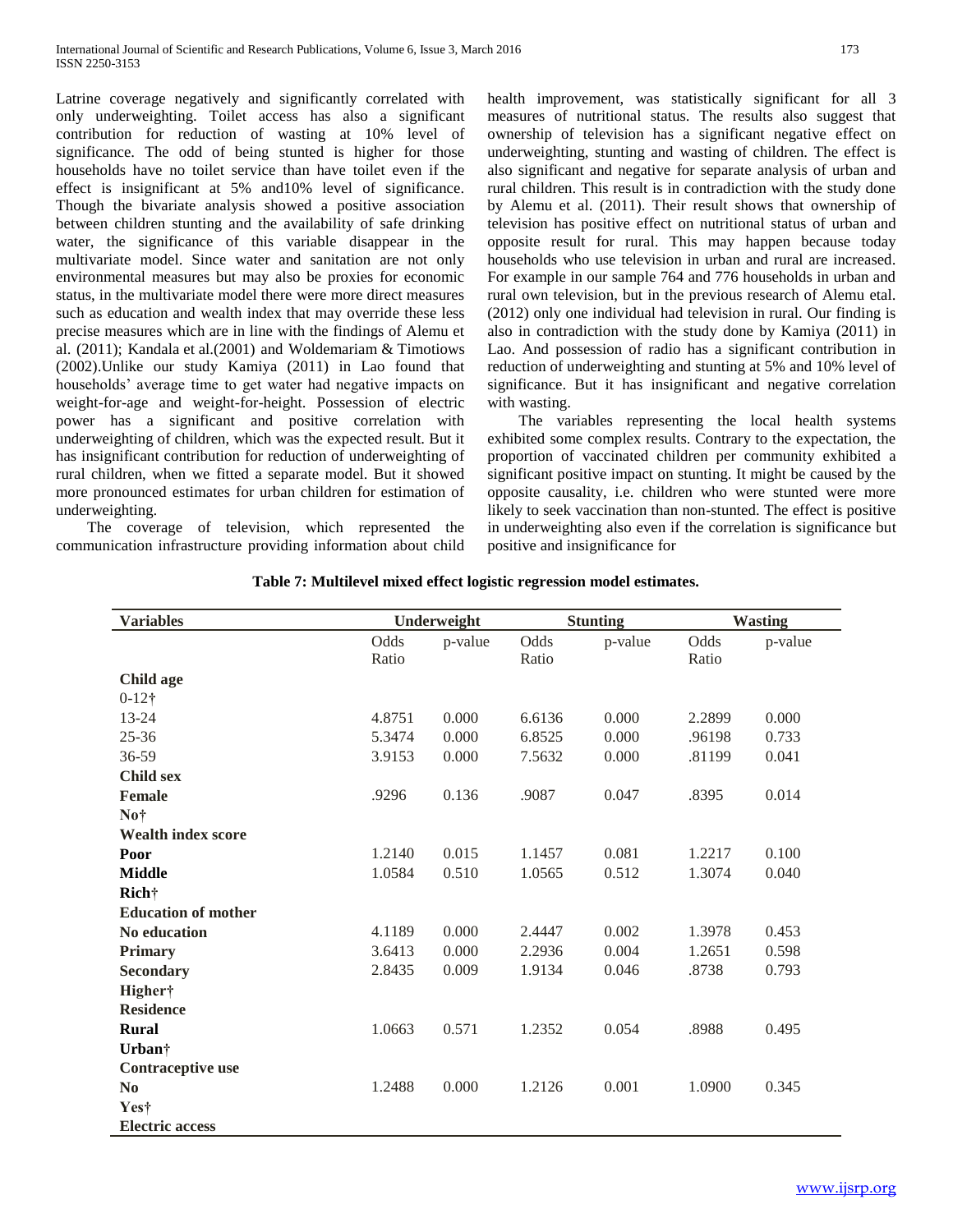| N <sub>0</sub>                                                                                                      | 1.3210 | 0.019 | 1.1703 | 0.168  | 1.0699 | .7569  |
|---------------------------------------------------------------------------------------------------------------------|--------|-------|--------|--------|--------|--------|
| Yes†                                                                                                                |        |       |        |        |        |        |
| <b>Presence of fever</b>                                                                                            |        |       |        |        |        |        |
| N <sub>0</sub>                                                                                                      | .7197  | 0.000 | .8800  | 0.049  | .7031  | 0.000  |
| Yes†                                                                                                                |        |       |        |        |        |        |
| <b>Presence of diarrhea</b>                                                                                         |        |       |        |        |        |        |
| N <sub>0</sub>                                                                                                      | .6232  | 0.000 | .7217  | 0.000  | .6519  | 0.000  |
| Yes†                                                                                                                |        |       |        |        |        |        |
| <b>Child vaccination</b>                                                                                            |        |       |        |        |        |        |
| N <sub>0</sub>                                                                                                      | .9359  | 0.189 | .8726  | 0.006  | 1.0598 | 0.421  |
| Yes†                                                                                                                |        |       |        |        |        |        |
| <b>Possession of toilet</b>                                                                                         |        |       |        |        |        |        |
| N <sub>0</sub>                                                                                                      | 1.144  | 0.028 | 1.0381 | 0.533  | 1.1909 | 0.058  |
| Yes†                                                                                                                |        |       |        |        |        |        |
| <b>Possession of Radio</b>                                                                                          |        |       |        |        |        |        |
| N <sub>0</sub>                                                                                                      | 1.1262 | 0.035 | 1.1104 | 0.057  | 1.1210 | 0.164  |
| Yes†                                                                                                                |        |       |        |        |        |        |
| <b>Possession of TV</b>                                                                                             |        |       |        |        |        |        |
| No                                                                                                                  | 1.8712 | 0.000 | 2.1148 | 0.000  | 1.8232 | 0.008  |
| Yes†                                                                                                                |        |       |        |        |        |        |
| <b>Region</b>                                                                                                       |        |       |        |        |        |        |
| Harari                                                                                                              | .7314  | 0.033 | .56977 | 0.000  | 1.0015 | 0.995  |
| Somali                                                                                                              | .7402  | 0.015 | .45133 | 0.000  | 2.0297 | 0.000  |
| <b>Benishangul-Gumuz</b>                                                                                            | .9546  | 0.683 | .9854  | 0.893  | .8300  | 0.280  |
| Oromia                                                                                                              | .7315  | 0.002 | .7408  | 0.002  | .9327  | 0.641  |
| <b>SNNP</b>                                                                                                         | .76698 | 0.009 | .8249  | 0.049  | .7488  | 0.067  |
| <b>Affar</b>                                                                                                        | 1.0840 | 0.491 | .9739  | 0.815  | 1.8483 | 0.000  |
| <b>Addis Ababa</b>                                                                                                  | .4863  | 0.003 | .7295  | 0.127  | .7177  | 0.376  |
| <b>Dire Dawa</b>                                                                                                    | .9325  | 0.603 | .7924  | 0.075  | 1.5476 | 0.017  |
| <b>Tigray</b>                                                                                                       | 1.1597 | 0.164 | 1.1630 | 0.139  | .9254  | 0.629  |
| Gambela                                                                                                             | .4051  | 0.000 | .3226  | 0.000  | 1.0710 | 0.697  |
| Amhara†<br><b>Constant</b>                                                                                          | .0269  | 0.000 | .02648 | 0.000  | .0483  | 0.000  |
| Wald $\chi^2(28)$                                                                                                   | 634.31 | 0.000 | 724.27 | 0.000  | 324.04 | 0.000  |
| $\chi^2$ : LRtest Vs linear regression                                                                              | 48.10  | 0.000 | 12.95  | 0.0015 | 3.65   | 0.1615 |
| <b>Community random effect (SD)</b>                                                                                 | .3558  |       | .2316  |        | .2581  |        |
| Mother's random effect (SD)                                                                                         | .5209  |       | .4625  |        | .3699  |        |
| Sample-size (no of children)                                                                                        | 9622   |       | 9622   |        | 9622   |        |
| No. of communities                                                                                                  | 596    |       | 596    |        | 596    |        |
| $N0$ of mothers                                                                                                     | 7568   |       | 7568   |        | 7568   |        |
| *p<0.1; **p<0.05; ***p<0.01; †Reference group; LR=-Likelihood ratio; SD=Standard deviation;<br><b>TV=Television</b> |        |       |        |        |        |        |

wasting. And the other health variables we used i.e. distance from near health stations and health access is insignificance and removed from the final model. Similar to our findings Kamiya in 2011 in Lao confirms that, contrary to the expectation, the proportion of children per community whose mothers received antenatal care from skilled personnel during the last pregnancy exhibited a negative impact on weight-for-age.

# V. CONCLUSIONS AND RECOMMENDATIONS

 This study has provided evidence on the socioeconomic determinants of child health outcomes in Ethiopia. Some important and relevant policy implications are drawn from the empirical findings. There is now a global consensus that certain types of nutrition interventions, such as breastfeeding, supplementation of micronutrients, and some healthcare services are effective in improving the nutritional status of children in lowincome countries (UN, 2001 andBhutta ZA et al., 2008). These interventions are primarily targeted for eliminating immediate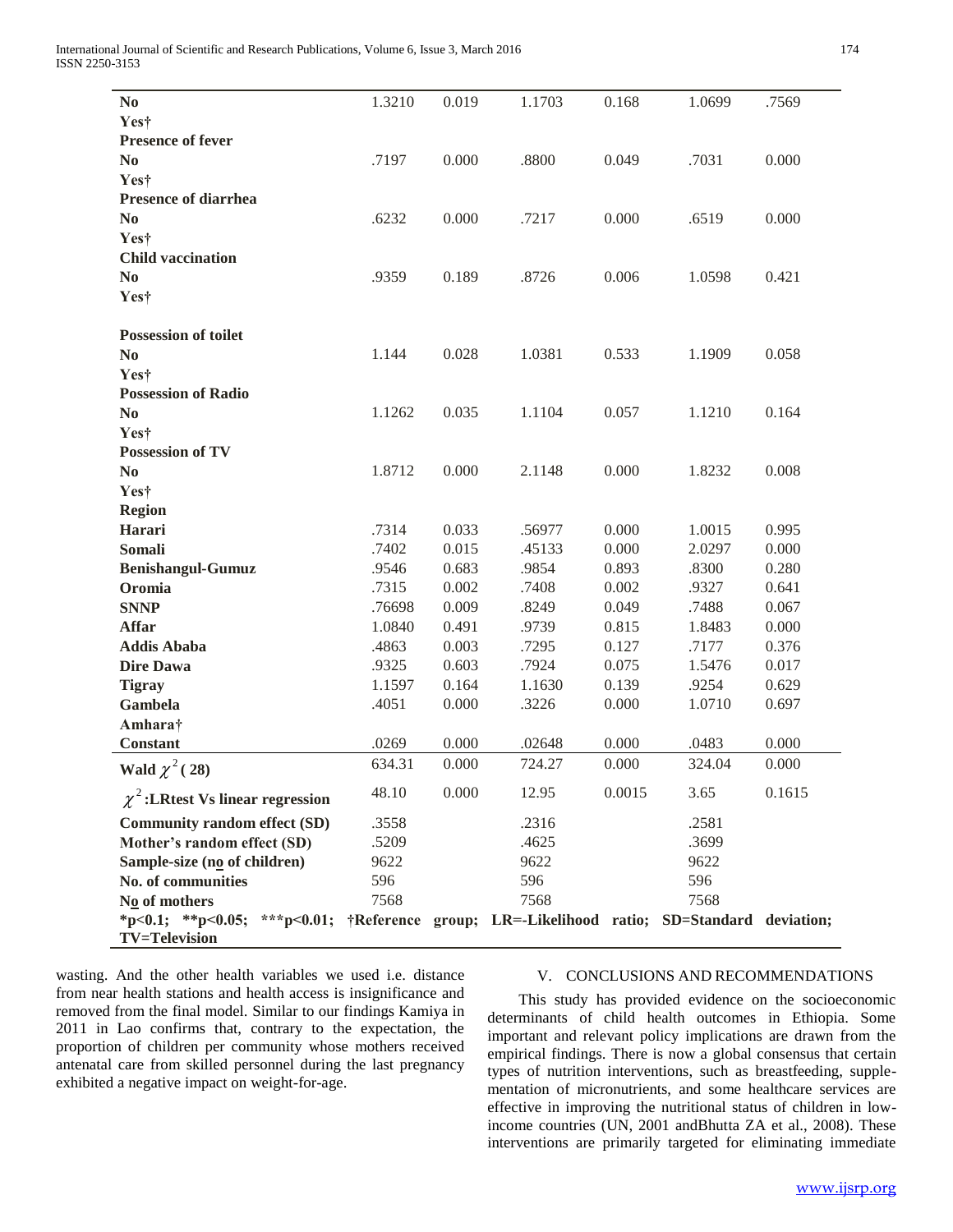causes of childhood undernutrition at the individual level. The empirical results indicate that the causes of undernutrition among Ethiopian children are rooted in socioeconomic factors. It implies that shorter-term interventions which aim to remove the immediate causes are not sufficient to achieve longer-term improvement in child health but should be undertaken together with broader social policies to tackle the underlying and basic causes. For example, the empirical results showed that the poor condition of sanitation and water had negative impacts on both acute and chronic undernutrition of children. Since the percentage of population with access to improved sanitation facilities in Ethiopia is the lowest (36.77%) (Table 5), investment in sanitation facilities should be given a high priority as a country strategy for social and human development.

 In general, the results have provided evidence on the socioeconomic background of undernourished children in Ethiopia. Children from the disadvantaged households, in terms of geographical location, parental education, household's asset, availability of local health services, sanitation, and water, suffered a greater risk of being undernourished than those living in the better-off environment. Considering the limited financial and human resources for health spending in Ethiopia, priority of social policies for improving nutrition should be given to the most vulnerable children. Consequently, policymakers should deliberate a plan on how to deliver necessary resources to such populations by collecting more evidences on the profile of undernourished children in Ethiopia.

#### **REFERENCES**

- [1] Abay, A. 1995. How Poverty Affects the Health Status and the Health Care Demand Behavior of Households? The Case of Rural Ethiopia. Agricultural Economics, Vol. 30 (3): 215 -228.
- [2] African Union Commission, World Food Programme, United Nations Economic Commission for Africa. 2014. The Cost of Hunger in Ethiopia: The Social and Economic Impact of Child Undernutrition in Ethiopia Summary Report. Addis Ababa, Ethiopia.
- [3] Alderman, H. 1990. Nutritional Status in Ghana and Its Determinants: Social Dimension of Adjustment in Sub-Saharan Africa, Working Paper No. 3, the World Bank, Washington, D.C.
- [4] Alemu, M., Bekele, T., Tassew, W., Jones, N., et al. 2005b. Child Nutritional Status in Poor Ethiopian Households: The Role of Gender, Assets and Location. Working Paper, No. 26, Young Lives, Save the Children UK.
- [5] Becker GS.1981. A treatise on the family. Cambridge, Mass: Harvard University Press, 1981. 304 p.
- [6] Behrman, Jere R and Anil B. Deolalikar. 1987. "Will Developing Country Nutrition Improve with Income?A Case Study for Rural South India." The Journal of Political Economy 95(3): 492-507.
- [7] Bhutta ZA, Ahmed T, Black RE, Cousens S, Dewey K, Giugliani E et al.; Maternatl and Child Undernutri-tion Study Group. What works? Interventions for maternal and child undernutrition and survival. Lancet2008;371:417-40.
- [8] Bilisuma, B. 2004. Determinants of Child Stunting in Urban Ethiopia. Unpublished Msc Thesis. AAU, June.
- [9] Central Statistical Agency (CSA), Addis Ababa, Ethiopia and ICF International, Calverton, Maryland, USA . 2011. Ethiopia 2011 Demographic and Health Survey: Final Report, March 2012.
- [10] Christiaensen, L., & Alderman, H. 2001. Child Malnutrition in Ethiopia: Can Maternal Knowledge Augment the role of Income? World Bank, 2001.
- [11] Crepinsek, M. and Burstein, N. 2004. Maternal Employment and Children's Nutrition Electronic Publications from the Food Assistance and Nutritional Research
- [12] CSA (Central Statistical Agency). 2014. Ethiopia Mini Demographic and Health Survey 2014. Addis Ababa, Ethiopia.
- [13] Dejen, A. 2008. The determinants of nutritional status of children in Ethiopia
- [14] Duflo, Esther. 2000. "Child Healthand Household Resources in South Africa: Evidence from the Old Age Pension Program." The American Economic Review 90(2): 393-398.
- [15] FAO (Food and Agriculture Organization, International Fund for Agricultural Development), World Food Program. 2014. "The State of Food Insecurity in the World 2014. Strengthening the enabling environment for food security and nutrition." Rome: FAO (http://www.fao.org/publications/sofi/2014/en/)
- [16] Fetene, B. 2010. Determinants of nutrition and health status of children in Ethiopia: a multivariate multilevel linear regression analysis. (Unpublished Msc thesis).
- [17] Girma, Woldemariam and Timotiows Genebo. 2002. Determinants of Nutritional Status of Women and Children in Ethiopia.Calverton, Maryland, USA: ORC Macro.
- [18] Glewwe P, Koch S., Nguyen B. 2004. Child nutrition, economic growth, and the provision of health care services in Vietnam: poverty, and household welfare in Vietnam. Washington, DC: World Bank, P: 351-89.
- [19] Glewwe, Paul. 1999. "Why does Mother's Schooling Raise Child Health in Developing Countries? Evidence from Morocco" The Journal of Human Resources 34(1): 124-159.
- [20] Gopalan, G. 1992. "Undernutrition: Measurement and Implications." In Nutrition and poverty. New York: Oxford University Press Inc.
- [21] Grossman, M. 1972. "On the Concept of Health Capital and the Demand for Health." The Journal of Political Economy 80(2): 223-255.
- [22] Hosmer, D. W.; Lemeshow, S. 1989. Applied Logistic Regression, New York: Wiley.
- [23] Kamiya, L.2011. Socioeconomic Determinants of Nutritional Status of Children in Lao PDR: Effects of Household and Community Factors. J Healthpopul nutr. 2011 Aug;29(4):339-348.Tokyo, Japan.
- [24] Kandala, L., Fahrmeir, R., Klasen, S., Priebe, T. 2007. Geo-additive models of childhood Undernutrition in three Sub-Saharan African countries, Clinical Research Institute, Warwick Medical School, university of Warwick, CV22DX, and Coventry, UK.
- [25] Kesitegile. 1994. Determinants of nutritional status of children in rural African setting: The case chobe district, Bostwana.
- [26] Martorell, R.1982. Nutrition and Health Status Indicators. Living Standards Measurement Study Working Paper No. 13. Washington, DC: World Bank.
- [27] Mason, K. 1986. The Status of Women: Conceptual and Methodological Issues in Demographic Studies. Sociological Forum, Vol.1, No.2, 284-300.
- [28] Maxwell, D., Levin, C., Klemesu, M.A., Ruel, M., Morris, S. and Ahia deke, C. 2000. Urban Livelihoods and Food and Nutrition Security in Greater Accra, Ghana. International Food Policy Research Institute, Research report No. 112.
- [29] McCullagh, P. and Nelder, J.1989.Generalized Linear Models, 2nd Edition. London: Chapman and Hall.
- [30] Michael David A. Son Ralph M. Menchavez.2003.Socioeconomic Determinants of the Nutritional Status of Children: an ordered probit analysis. An undergraduate thesis submitted to the faculty of the Economics Department, Ateneo de Manila University.
- [31] MOFED (Ministry of Finance and Economic Development). 2013. Development and Poverty in Ethiopia1995/96-2010/11.Addis Ababa, Ethiopia.
- [32] Oyekale, A. and Oyekale, T. 2000. Do Mother's Education Levels Matter in Child Malnutrition and Health Outcomes in Gambia and Niger? Department of Agricultural Economic, University of Ibadan, Nigeria.
- [33] Payne, P. 1992. "Assessing Undernutrition."In Nutrition and poverty. New York: Oxford University Press Inc.
- [34] Rutstein S. 1999. Wealth versus Expenditure: Comparison between the DHS Wealth Index and Household Expenditures in Four Departments of Guatemala. Calverton, MD: ORC Macro.
- [35] Sahn, D. and Stifel, D. 2003. Urban-rural in equality in living standards. Africa Journal Economies, 12, 4, 564-597.